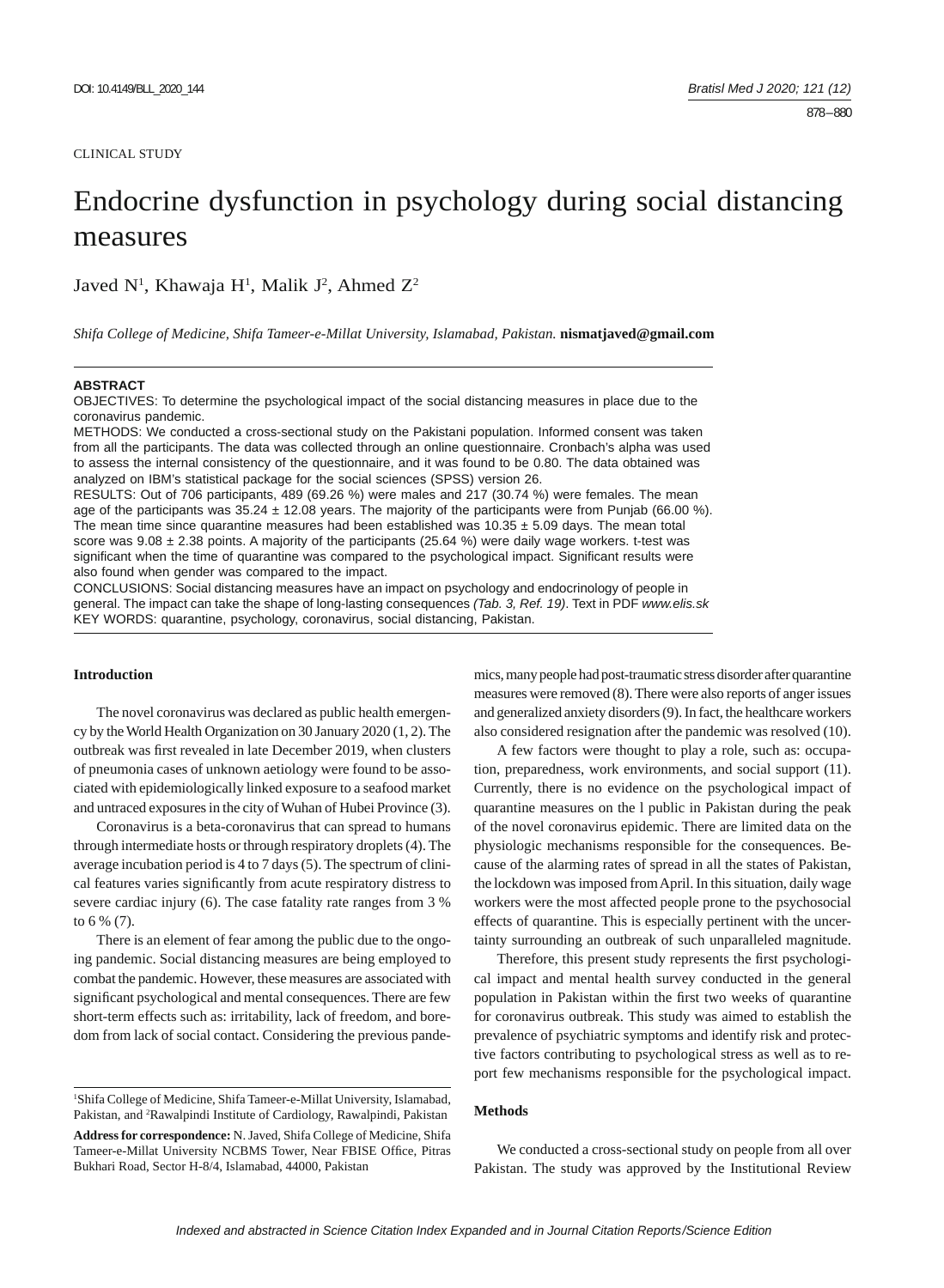Board of Rawalpindi Institute of Cardiology, Rawalpindi (IRB # 933-208-2019). The people, who were willing to participate in the study were included in the study. The people, who were not present during the days of the study were not included in the study. There were many measures employed to ensure the distribution of questionnaires. The questionnaires were distributed through online forms, on social media pages and in hard copies. Invitations to fill out the forms were also sent through emails.

The data were collected by the administration of a self-constructed questionnaire. It compromised two sections. The first section contained questions about the demographic information of the participants, while the second section contained questions assessing the impact of quarantine measures on the participants' routine. The second section was further divided into seven domains. The seven domains were as follows: the extent of work affected by quarantine measures, duration of sleep change in sleep pattern, change in eating habits, change in physical activity, the impact of work from home and depression. The domain for the extent of work was divided into six categories, which were scored from one to six points, with one point for the smallest impact and six points for severe impact. A similar scoring pattern was used for the duration of sleep, which was divided into four categories. The score ranged from one to four points with four points implying a severe reduction in sleep duration. The rest of the five domains were scored using a similar scheme. The 'yes' response was given one point in all these domains. Cronbach's alpha was used to assess the internal consistency of the questionnaire and was found to be 0.80.

The scores in all the domains were then added. The highest possible total score was 15. This score reflected the psychological impact of the quarantine measures. A total of 800 questionnaires were distributed, out of which 706 questionnaires (88.3 %) were filled. After the data collection, all the participants were given a seminar on the pandemic. A question and answer session was held after the seminar to address any queries regarding the novel coronavirus.

The data obtained were analysed on IBM's statistical package for the social sciences (SPSS) version 26 (IBM, Armonk, NY). Descriptive statistics were used to analyse and describe the data. Frequencies and percentages were calculated for qualitative variables like gender and occupation. The mean and standard deviation (SD) were calculated for quantitative variables such as age and domain scores. The Pearson chi-square test was applied to determine whether there was any significant difference between gender and the domain scores. The independent sample t-test was used to assess the time of quarantine with various variables. Pvalue of less than  $< 0.05$  was considered significant.

## **Tab. 1. Occupations of the participants.**

| Occupation         | Frequency (%) |
|--------------------|---------------|
| Daily wage workers | 181 (25.64)   |
| <b>Business</b>    | 134 (18.98)   |
| Nurse              | 109 (15.43)   |
| Student            | 90 (12.76)    |
| Engineer           | 76 (10.76)    |
| Doctor             | (9.49)<br>67  |
| Architect          | (4.11)<br>29  |
| Teacher            | (2.83)<br>20  |

**Tab. 2. Mean domain scores of the participants.**

| Domain                      | $Mean \pm SD$   |      |
|-----------------------------|-----------------|------|
| Extent of work affected     | $3.73 \pm 1.35$ | 0.00 |
| Duration of sleep           | $2.01 \pm 0.90$ | 0.00 |
| Change in sleep pattern     | $0.68 \pm 0.47$ | 0.00 |
| Change in eating habits     | $0.80 \pm 0.40$ | 0.00 |
| Change in physical activity | $0.73 + 0.44$   | 0.00 |
| Depression                  | $0.31 \pm 0.26$ | 0.00 |
| Impact of 'work from home'  | $0.83 \pm 0.37$ | 0.00 |

 $SD = standard deviation$ 

**Tab. 3. Mean domain scores of both the genders.**

| Domain                      | Gender | $Mean \pm SD$    | p    |  |
|-----------------------------|--------|------------------|------|--|
| Extent of work affected     | Male   | $4.23 + 1.00$    | 0.00 |  |
|                             | Female | $2.59 \pm 1.34$  |      |  |
| Duration of sleep           | Male   | $2.13 \pm 0.93$  | 0.00 |  |
|                             | Female | $1.73 \pm 0.78$  |      |  |
| Change in sleep pattern     | Male   | $0.74 + 0.44$    | 0.00 |  |
|                             | Female | $0.53 \pm 0.50$  |      |  |
| Change in eating habits     | Male   | $0.82 + 0.39$    | 0.01 |  |
|                             | Female | $0.74 \pm 0.44$  |      |  |
| Change in physical activity | Male   | $0.83 \pm 0.38$  | 0.00 |  |
|                             | Female | $0.52 \pm 0.50$  |      |  |
| Depression                  | Male   | $0.38 + 0.31$    | 0.00 |  |
|                             | Female | $0.13 \pm 0.01$  |      |  |
| Impact of 'work from home'  | Male   | $0.94 \pm 0.24$  | 0.00 |  |
|                             | Female | $0.60 \pm 0.49$  |      |  |
| Psychological Impact        | Male   | $10.08 \pm 1.69$ | 0.00 |  |
| $CD = standard deviation$   |        |                  |      |  |

SD = standard deviation

## **Results**

Out of 706 participants, 489 (69.26 %) were males and 217 (30.74 %) were females. The mean age of the participants was 35.24  $\pm$  12.08 years. Most of the participants were from Punjab (66.00 %), Kashmir (13.51 %), and Khyber Pakhtunkhwa (10.80 %). The occupational details of the participants are shown in Table 1.

The mean time since quarantine measures had been established was  $10.35 \pm 5.09$  days. The mean total score was  $9.08 \pm 2.38$ . t-test was applied to assess if the difference in each domain score and time since quarantine was significant. p-value of less than 0.05 was considered significant. The results are in Table 2.

The domain scores and gender were also compared. They were all found to be significant. The results are shown in Table 3.

## **Discussion**

This is the first study in Pakistan that explores how quarantine measures impacted mental health. The mean age of the participants was similar to those from another study investigating the importance of online surveys, but our study had a male to female participant ratio of 70:30 whereas the 2020 study had a male to female participant ratio of 50:50 (12).

The study revealed that the male participants suffered a greater loss of work  $(4.23 \pm 1.00, p = 0.00)$  and were more likely to be affected by the quarantine as opposed to the female participants. There are few explanations for this difference. In Pakistan, there